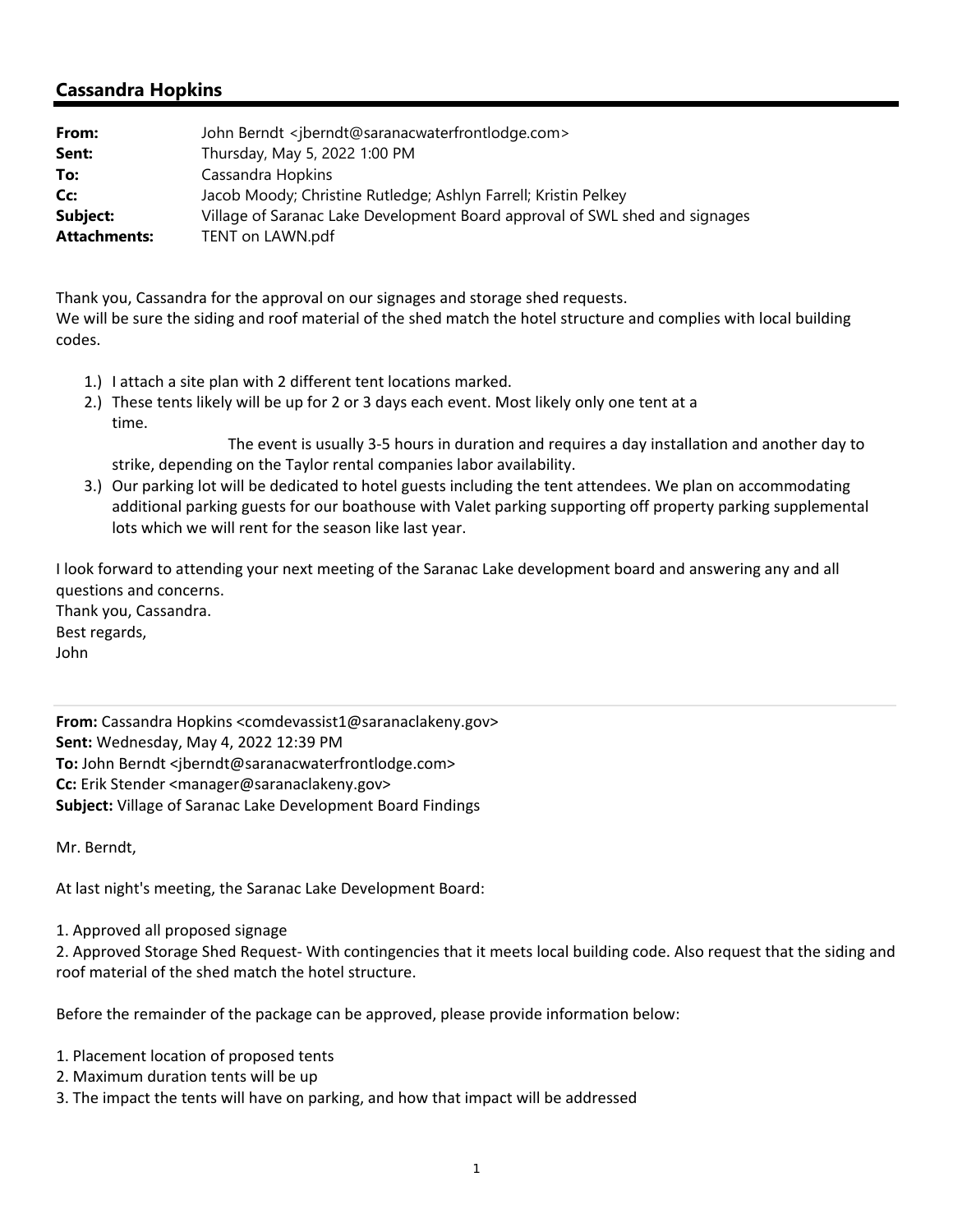After receipt of this information, we will schedule your project on the next available agenda. If possible, attendance of the applicant is encouraged and, at times, makes the process more streamlined.

Sincerely,

The Saranac Lake Development Board